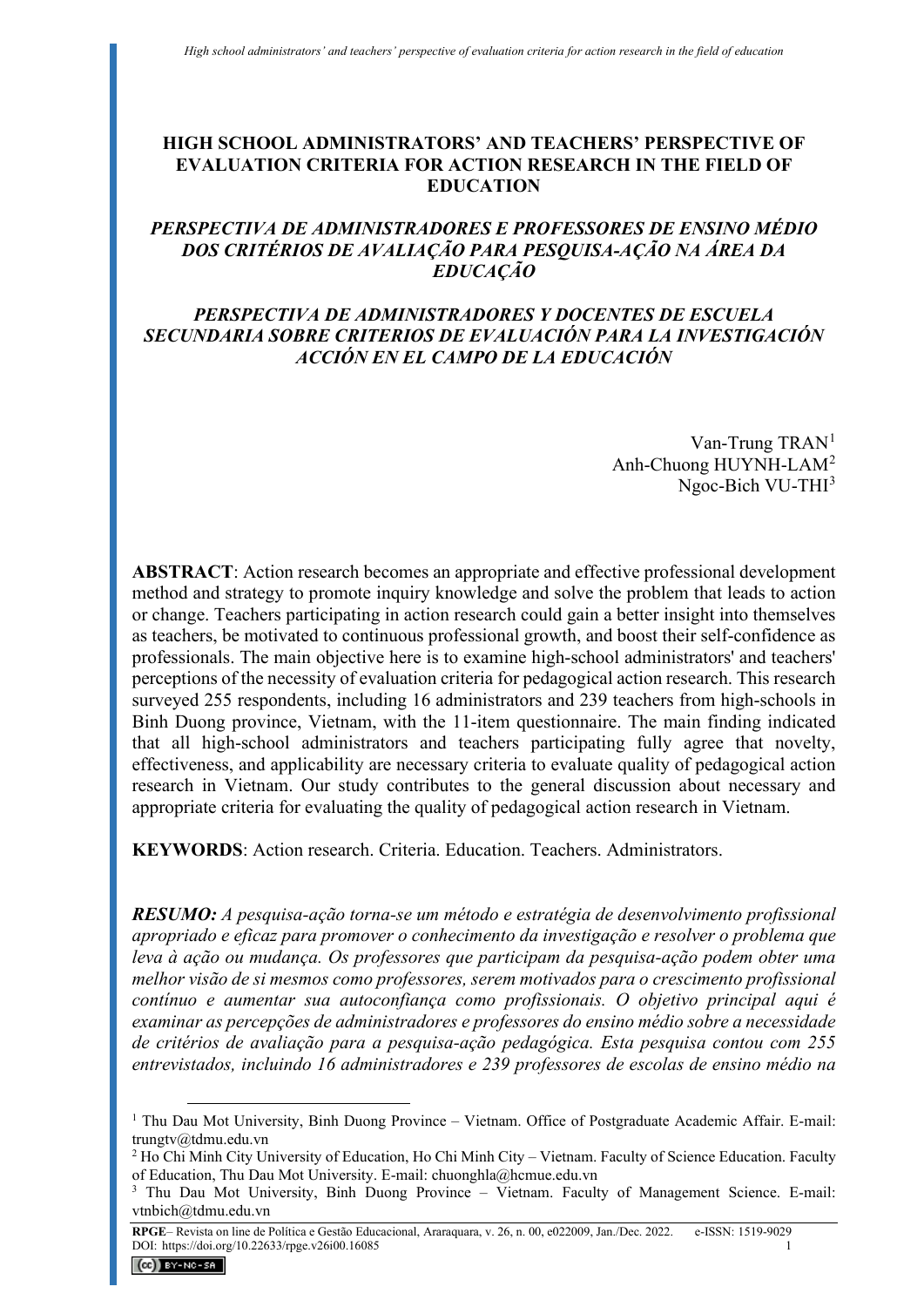*província de Binh Duong, no Vietnã, com um questionário de 11 itens. A principal descoberta indicou que todos os administradores e professores do ensino médio participantes concordam plenamente que novidade, eficácia e aplicabilidade são critérios necessários para avaliar a qualidade da pesquisa-ação pedagógica no Vietnã. Nosso estudo contribui para a discussão geral sobre critérios necessários e adequados para avaliar a qualidade da pesquisa-ação pedagógica no Vietnã.* 

*PALAVRAS-CHAVE: Pesquisa-ação. Critério. Educação. Professores. Administradores.* 

*RESUMEN: La investigación-acción se convierte en un método y estrategia de desarrollo profesional apropiado y efectivo para promover la indagación del conocimiento y la solución del problema que lleva a la acción o al cambio. Los docentes que participen en la investigaciónacción podrían obtener una mejor percepción de sí mismos como docentes, estar motivados para un crecimiento profesional continuo y aumentar su confianza en sí mismos como profesionales. El principal objetivo aquí es examinar las percepciones de los administradores y profesores de secundaria sobre la necesidad de criterios de evaluación para la investigación acción pedagógica. Esta investigación encuestó a 255 encuestados, incluidos 16 administradores y 239 maestros de escuelas secundarias en la provincia de Binh Duong, Vietnam, con el cuestionario de 11 elementos. El hallazgo principal indicó que todos los administradores y docentes de escuelas secundarias que participaron están totalmente de acuerdo en que la novedad, la eficacia y la aplicabilidad son criterios necesarios para evaluar la calidad de la investigación acción pedagógica en Vietnam. Nuestro estudio contribuye a la discusión general sobre los criterios necesarios y apropiados para evaluar la calidad de la investigación acción pedagógica en Vietnam.* 

*PALABRAS CLAVE: Investigación para la Acción. Criterios. Educación. Maestros administradores.* 

# **Introduction**

With The Fourth Industrial Revolution, which is the fusion of advances in specific technologies such as Internet of Things (IoT), artificial intelligence, human-machine interfaces (HMIs), genetic engineering and robotics, the convergent boundaries between humans and machines have been increased and it has strong effects on various fields in society. One of the sectors influenced is education, which must meet modern society's requirements, especially the continually changing economy. Education systems have a crucial responsibility in raising a generation with essential skills like critical thinking, active listening, complex problem solving, negotiation, and creativity to embark on a career requiring continuous personal development. The achievement of education could be evaluated by the quality of educators such as lecturers and teachers. Teacher development could be fostered by action research, enhancing their understanding of the practice and professional knowledge (FAZIO; MELVILLE, 2008; GOODNOUGH, 2001). According to Yates (2004), education research is the process of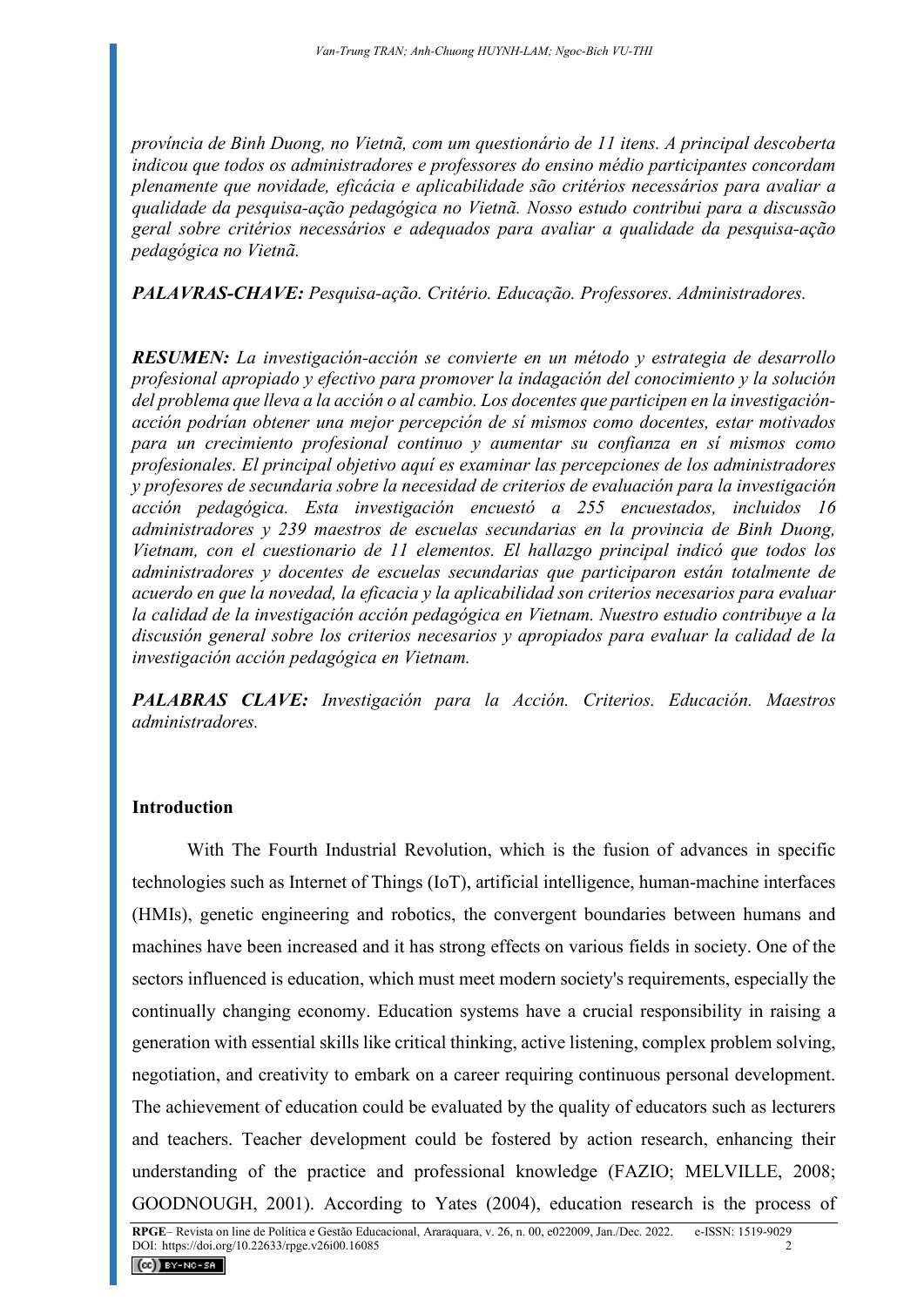collecting accurate data and analyzing data related to the field of education. Besides, Lewin (1946) considered research to design the study, conducting and evaluating the findings.

Action research is a cyclical process of systematic inquiry and studying educational circumstances (JOHNSON, 2008) that could be conducted to examine teachers' professional practice (OBERG; MCCUTCHEON, 1987), dealing with educational issues including teaching strategies, school/classroom management, effective instruction, and educational assessment tools (CHEVALIER; BUCKLES, 2019; MERTLER, 2019; ULLA, 2018). Moreover, action research in education is methodically carried out to improve student learning outcomes by solving problems in academic settings such as offices, classrooms, laboratories where instruction and service occur (LARI *et al.*, 2019). Teachers' professional practice includes knowledge transmission in which the teacher is a dispenser of knowledge and promote students' engagement in learning. Yigit and Bagceci (2017) also suggested that action research is a systematic method to produce new knowledge and scientific way to solve problems.

The main objective of doing action research is to determine concerns and problems of educators and the learning environment to make better decisions (SUBIA, 2018) and then propose new solutions based on the achieved results (ULLA; BARRERA; ACOMPANADO, 2017). Several researchers suggested that involving teachers in studying or doing research in their classrooms could improve their high-quality teaching and professional learning to cultivate professional knowledge (DARLING-HAMMOND, 1996; LIEBERMAN, 1995; OBERG; MCCUTCHEON, 1987). Action research becomes an appropriate and effective professional development method and strategy that would promotes inquiry knowledge acquired by investigation and solving problems leading to action or change (CASANOVA, 1989; ROSAEN; SCHRAM, 1997). Teachers participating in action research could gain a better insight into themselves as teachers, make the right decisions resulting in better behaviors (OBERG; MCCUTCHEON, 1987), motivation to continuous professional growth (BOYER *et al.*, 2015; ROCK, 1997; SHALAWAY, 1990), and boost their self-confidence as professionals (LOMAX; EVANS, 2002; ROCK, 1997).

Several studies are reporting the conceptions of educators or teachers on the role and outcomes of action research. The findings in a previous study of Tindowen, Guzman, and Macanang (2019) showed that Filipino high school teachers fully agreed that action research was an effective and important tool to enhance teaching quality and students' learning process. This research found clear support for the findings of Halim, Meerah, and Buang (2010) and McIntosh (2010). Besides, teachers also defined the role of action research as a valuable way to develop instructional and professional knowledge to advance teachers' professional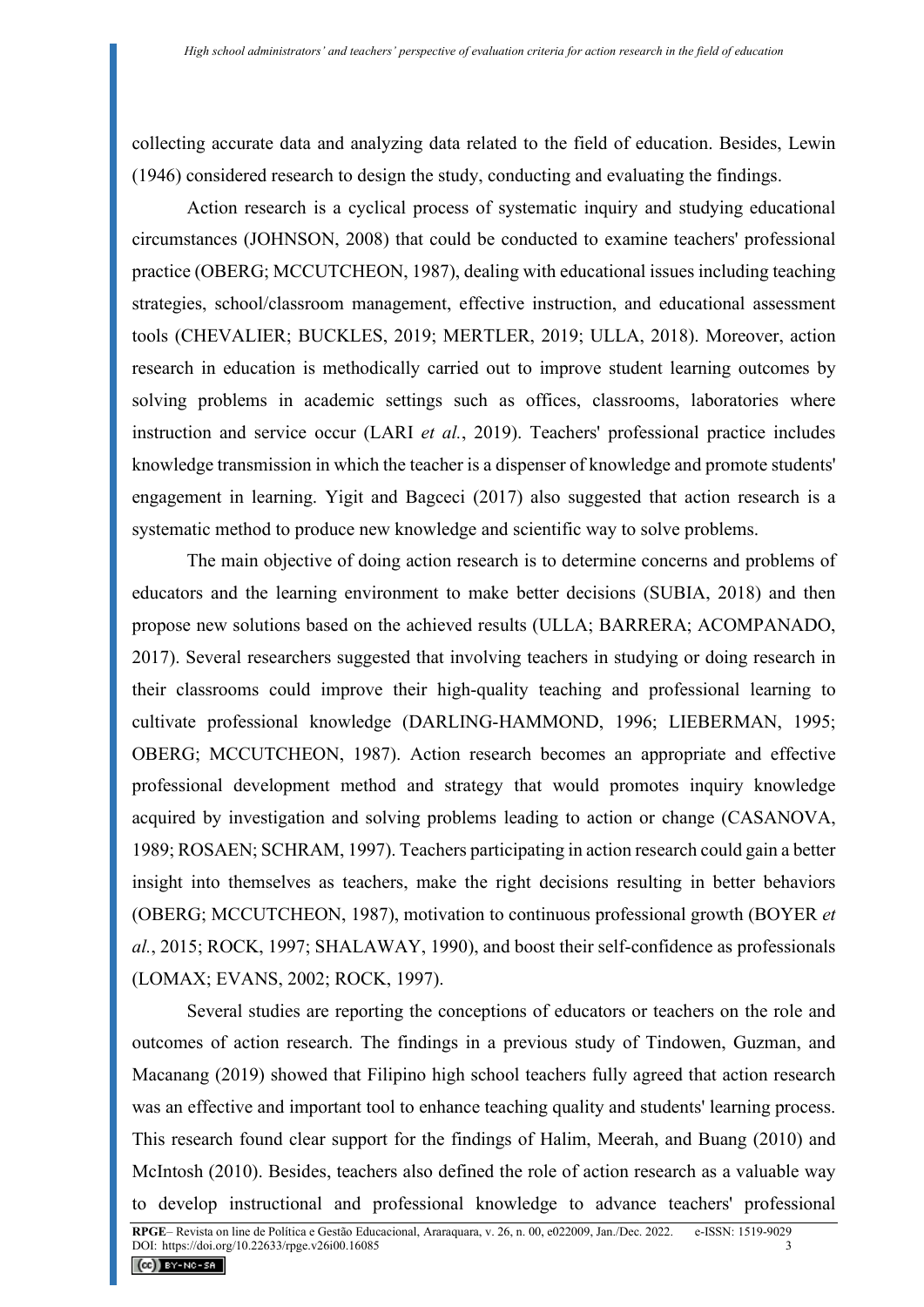development (TINDOWEN *et al*., 2019). The research data, including 52 teachers from National High School, Abelardo *et al.* (2019) revealed teachers' great challenges when conducting scientific research. Firstly, teachers in high school are too occupied with instructional practice and personal life to participate or conduct a study. Moreover, teachers think that the huge amount of work related to management and teaching could impact the process and quality of doing research. Secondly, teachers admit that they have inadequate knowledge specific to such a complex and difficult task as action research. The challenge that teachers mentioned is the insufficient training programs and seminars related to doing action research. These findings is directly in line with the study of Tindowen *et al.* (2019) who reported that teacher did not accumulate enough required skills and knowledge about doing action research, especially writing action research. One of the biggest challenges that teachers must face when conducting action research is looking for relevant findings from previous study to complete literature review of recent study.

Action research could not be judged with the standard used for other research approaches because it arises from a different epistemological background (MEYER, 2000). The rigor in critiquing the process and achieving results is a challenge of action research (ROWELL *et al.*, 2015). Zuber-Skerrit and Fletcher (2007) indicated that important and accurate analysis of the research problem and applying appropriate methods when conducting action research to produce and contribute knowledge to theory and practice were quality criteria in action research. Besides, Feldman (2007) suggested that a good action research have to present meticulously the data collection procedure, the theory of study and take notice of the research's validity. Three preferred evaluation criteria for action researches were determined in a study of Barcelona (2020), including (i) contribution of action research to broadening educational theoretical understanding and practice: developing existing knowledge and dealing with the problematic situation in educational settings; (ii) requires actionability: achieved results provide effective actions to solve the defined problem and create positive changes in teaching and learning; (iii) reflexivity among action researchers: they have to involve and engage themselves in the research process to modify and improve their roles as educators to find out specific solutions to solve the pressing problems in educational settings.

Action research is considered a powerful tool for teachers' professional development (VAN, 2020). After interviewing thirty in-service teachers participating in the action research courses, Anh (2017) revealed that the course was informative and effective enough for teachers to expand their knowledge about action research and conducting quality action research. Moreover, this course satisfied teachers' demands to solve pedagogical problems in the teaching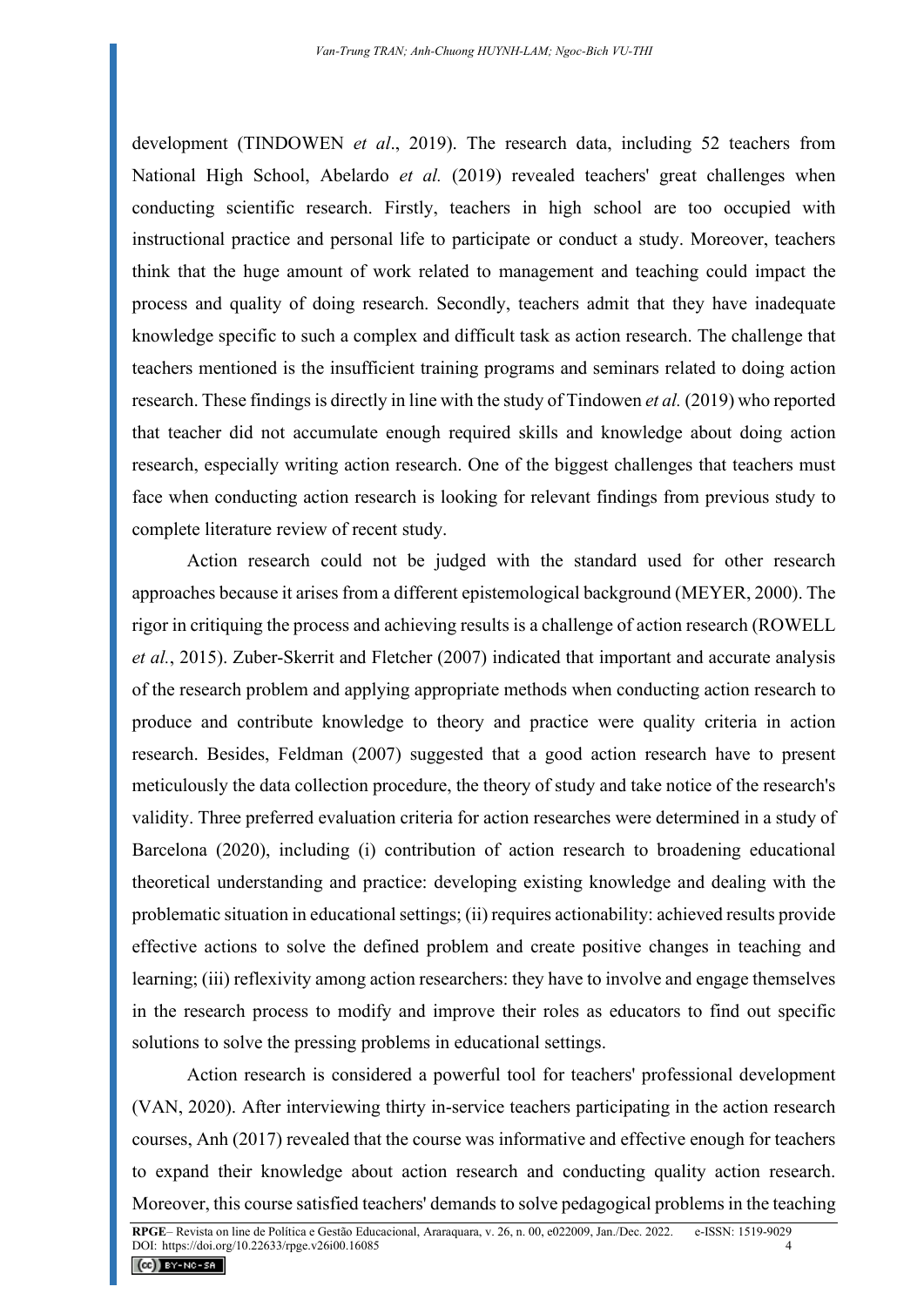process. The author also reported teachers' complaints about the action research courses, including textbooks with complicated contents, lack of materials involved in data collection and analysis procedures, lack of chances to practice under the guidance of trainers. In another study by Van (2020), with data from forty-nine teachers, the author reported that most of the interviewed participants applied action research to develop their professional development due to its benefits, although there were still several difficulties when conducting action researches such as insufficient knowledge and time. Action research and related training programs have been matters of concern for educators. Besides, the evaluation criteria for action research are an important research problem that Vietnamese educators always discuss and analyze to improve the quality of action research in the field of education. To the best of our knowledge, there is no scientific research on the criteria for pedagogical action research. The main aim of this study is to examine high school administrators' and teachers' perceptions of the necessity of evaluation criteria for pedagogical action research in education.

### **Method**

#### **Participants**

Participants are from eleven high schools in Binh Duong province, Vietnam. All participants provided informed consent after receiving an explanation of the aim of the research. A survey questionnaire was distributed and introduced to 255 respondents, none of which were eliminated after returned and checked. The achieved data of this study included 16 administrators and 239 teachers. Participants who were trained in pedagogical action research accounted for 81.8%, of which high school teachers accounted for 75.6%. Participants who know pedagogical action research accounted for 91.7%, of which high school teachers accounted for 85.4%. Participants who conducted pedagogical action research accounted for 71.4%, of which high school teachers accounted for 66.0%.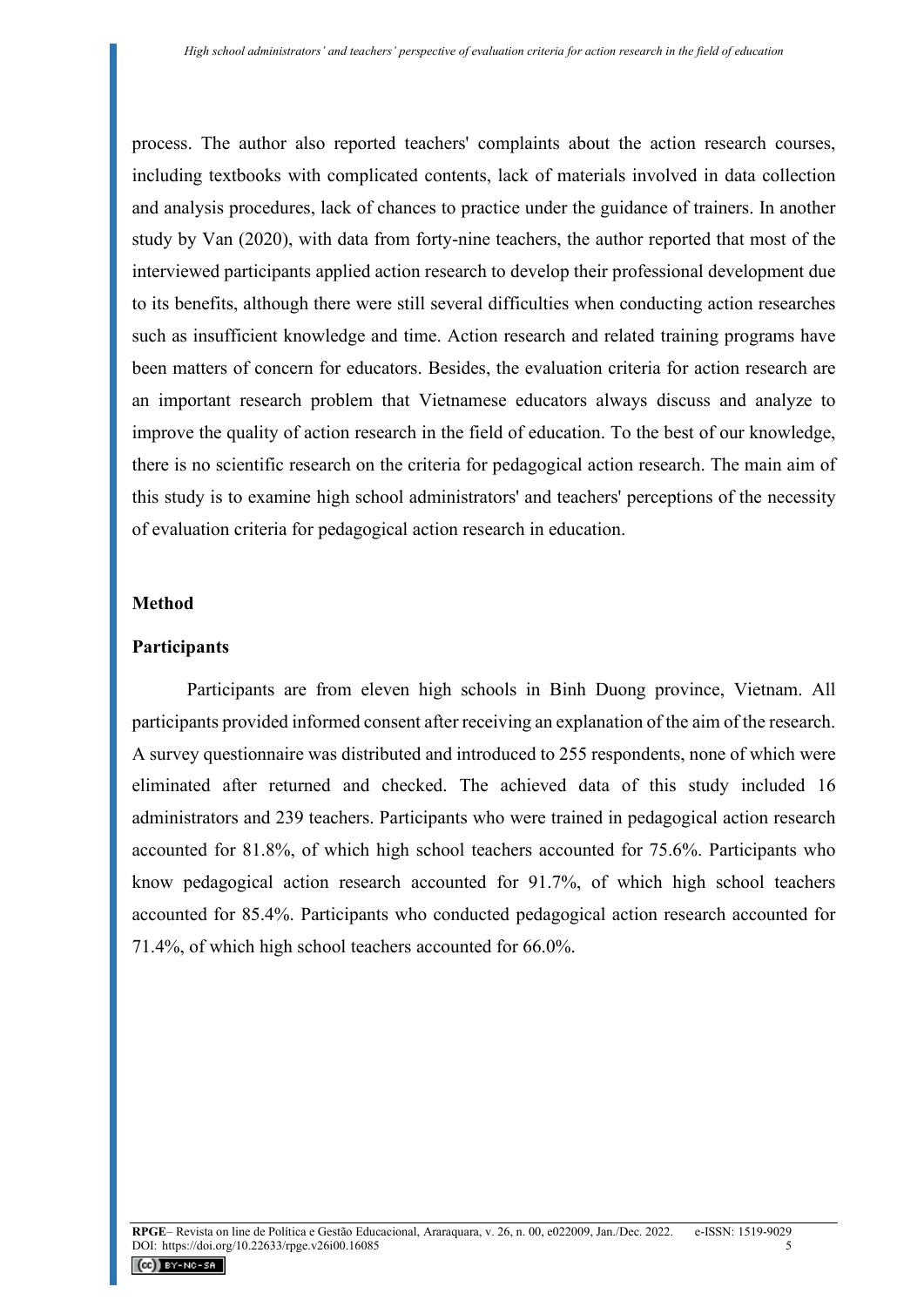| Participants                            |                | <b>High</b><br>school<br>administrators<br>$(n=16)$ | High<br>school<br>teachers<br>$(n=239)$ |
|-----------------------------------------|----------------|-----------------------------------------------------|-----------------------------------------|
| Trained in pedagogical action research  | Yes            | $6.2\%$                                             | 75.6%                                   |
|                                         | No             | $0.0\%$                                             | 18.2%                                   |
| Have knowledge about pedagogical action | <b>Yes</b>     | $6.3\%$                                             | 85.4%                                   |
| research                                | N <sub>o</sub> | $0.0\%$                                             | 8.4%                                    |
| Conducted pedagogical action research   | Yes            | 5.4%                                                | 66.0%                                   |
|                                         | N <sub>o</sub> | 0.8%                                                | 27.8%                                   |

#### **Table 1** – The overview of survey participants  $(N = 255)$

Source: Devised by the authors

#### **Measurement**

The survey questionnaire was composed by 11 items which were divided into three factors: novelty, effectiveness, and applicability. With the achieved data, the value of Cronbach's alpha was 0.931, indicating that the scale is significant and reliable. The questionnaire is based on a 5-point Likert scale used for all items, ranging from one to five (1 = Not necessary; 2 = Necessary; 3 = Fairly necessary; 4 = Slightly necessary; 5 = Very necessary). An informed consent process was used to ensure participation. The contribution was taken on an entirely voluntary basis.

## **Result**

The mean scores of eleven items about high school administrators' and teachers' perceptions of the necessity of evaluation criteria for action research in education are presented in Table 2. The mean score for all eleven items was  $4.43$  (SD = 0.99).

The mean score on **the novelty** was  $4.44$  (SD = 0.991). Among the three items of high school administrators' and teachers' perceptions of the necessity of evaluation criteria for the novelty, the indicator which had the highest score is *Propose a solution to partially replace the existing solution, ensure that action research is based on a systematic process with accurate analysis and appropriate methodology* ( $M = 4.72$ ,  $SD = 0.78$ ) and the indicator which had the lowest score is *The new solution has recently been applied in other schools/colleges, and after researching, the authors has applied effectively for their schools/colleges*  $(M = 4.14, SD =$ 1.12)*.* 

The mean score on **the effectiveness** was  $4.26$  (SD = 1.07). Among the five items of high school administrators' and teachers' perceptions of the necessity of evaluation criteria for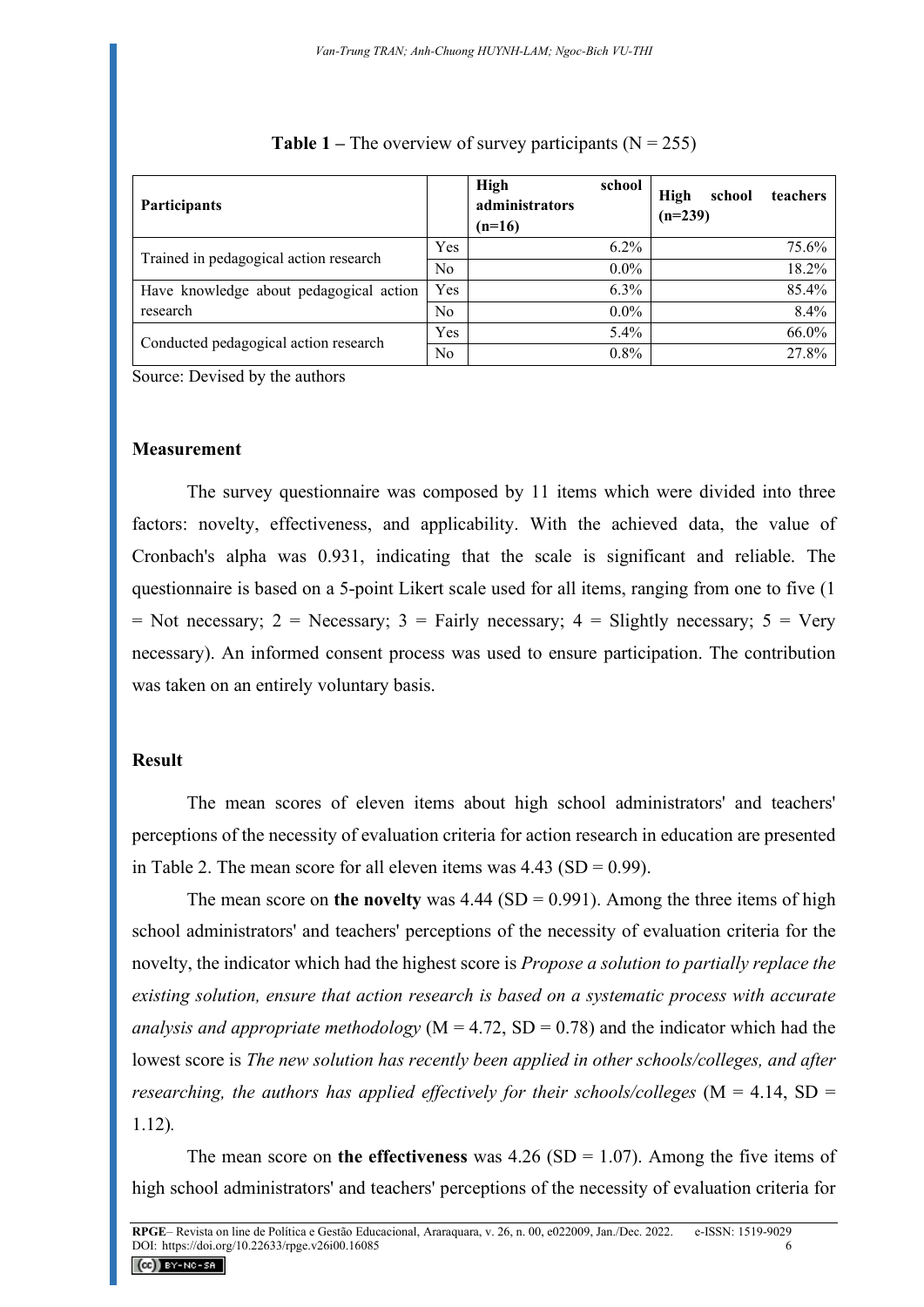the effectiveness, the top three indicators, which are listed from the highest to the lowest average points, are as below: *The new alternative solutions partially replaced the existing solution and have been applied in schools/colleges with great efficiency* ( $M = 4.56$ ,  $SD = 0.98$ ), *The new solutions have recently been applied in schools/colleges with great efficiency* (M = 4.46, SD = 1.04), and *The new alternative solutions partially replaced the existing solution and has been applied in fields with great efficiency* ( $M = 4.16$ ,  $SD = 1.07$ ). The indicator with the lowest score is that the new alternative solutions have *been implemented and applied in fields with great efficiency* ( $M = 4.06$ ,  $SD = 1.14$ ).

The mean score on **the applicability** was  $4.58$  (SD = 0.92). Among the three items of high school administrators' and teachers' perceptions of the necessity of evaluation criteria for the applicability, the indicator which had the highest score is *Provide solutions and recommendations that are applicable to practice and easy to implement for agencies, units, educational and training institutions* ( $M = 4.63$ ,  $SD = 0.88$ ) and the indicator which had the lowest score is *Provide scientific arguments for making guidelines and policies in agencies, units, educational and training institutions*  $(M = 4.51, SD = 0.99)$ .

|                              | <b>Table 2</b> – High school administrators' and teachers' perceptions of the necessity of evaluation |  |  |  |  |  |
|------------------------------|-------------------------------------------------------------------------------------------------------|--|--|--|--|--|
| criteria for action research |                                                                                                       |  |  |  |  |  |

|                | <b>EVALUATION CRITERIA</b>                                                                                                                                                            | <b>MEAN</b> | <b>SD</b> | <b>ORDER</b>   |
|----------------|---------------------------------------------------------------------------------------------------------------------------------------------------------------------------------------|-------------|-----------|----------------|
| $\mathbf{1}$   | <b>Novelty</b>                                                                                                                                                                        | 4.44        | 0.991     |                |
| 1.1            | Propose a new alternative solution and ensure that action research is based<br>on a systematic process with accurate analysis and appropriate<br>methodology.                         | 4.45        | 1.075     | 2              |
| 1.2            | Propose a solution to partially replace the existing solution, ensure that<br>action research is based on a systematic process with accurate analysis and<br>appropriate methodology. | 4.72        | 0.777     | $\overline{1}$ |
| 1.3            | The new solution has recently been applied in other schools/colleges and<br>after researching, the authors has applied effectively for their<br>schools/colleges.                     | 4.14        | 1.121     | 3              |
| $\mathfrak{D}$ | <b>Effectiveness</b>                                                                                                                                                                  | 4.26        | 1.069     |                |
| 2.1            | The new alternative solutions have been implemented and applied in fields<br>with great efficiency.                                                                                   | 4.06        | 1.144     | 5              |
| 2.2            | The new alternative solutions partially replaced the existing solution and<br>has been applied in fields with great efficiency.                                                       | 4.16        | 1.069     | 3              |
| 2.3            | The new solutions have recently been applied in schools/colleges with<br>great efficiency.                                                                                            | 4.46        | 1.04      | $\overline{2}$ |
| 2.4            | The new alternative solutions partially replaced the existing solution and<br>has been applied in schools/colleges with great efficiency.                                             | 4.56        | 0.984     | 1              |

**RPGE**– Revista on line de Política e Gestão Educacional, Araraquara, v. 26, n. 00, e022009, Jan./Dec. 2022. e-ISSN: 1519-9029 DOI: https://doi.org/10.22633/rpge.v26i00.16085 7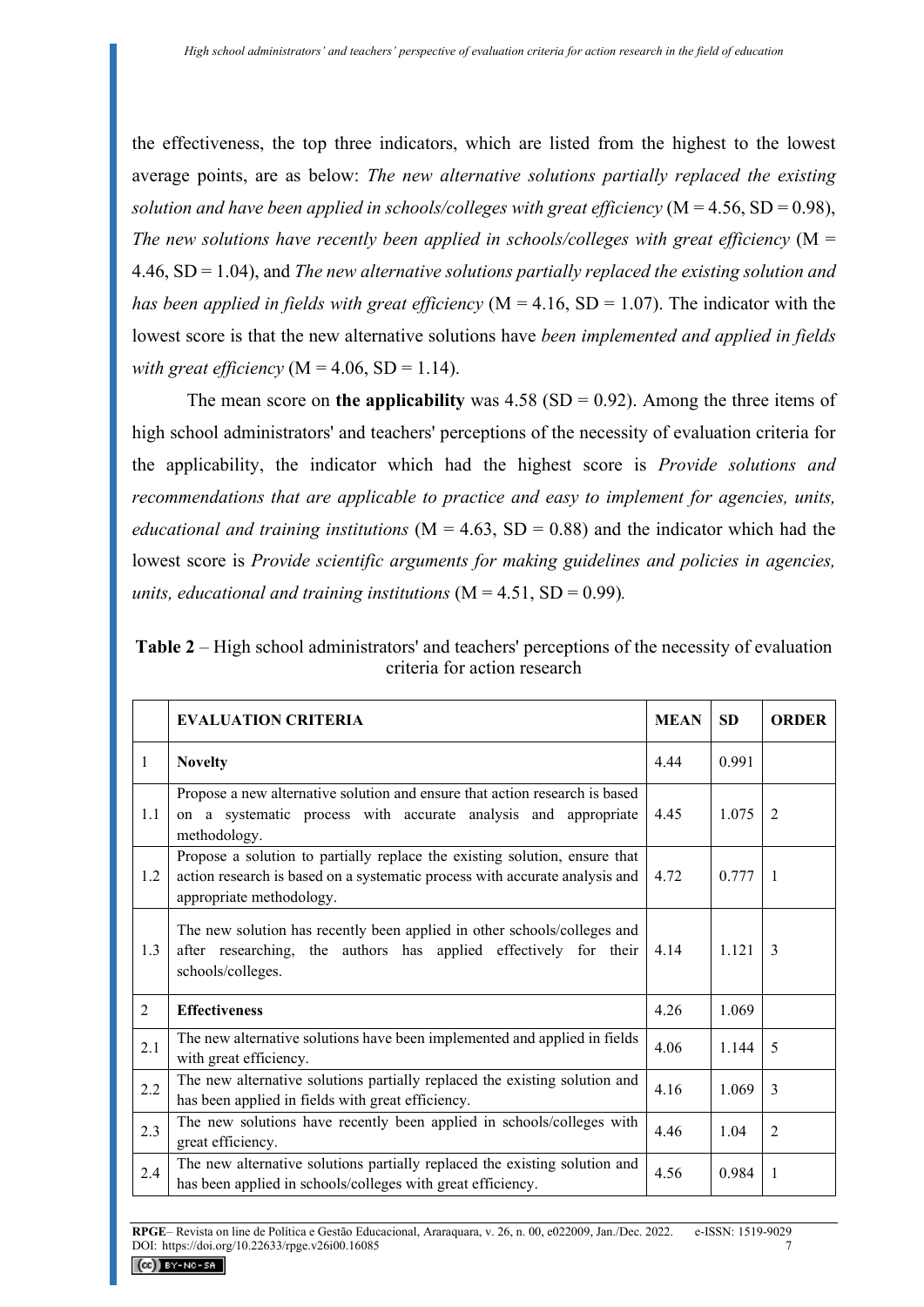| 2.5 | The new solutions have recently been applied in other schools/colleges and<br>after researching, the authors have applied in their schools/colleges with   | 4.07 | 1.109 | $\overline{4}$ |
|-----|------------------------------------------------------------------------------------------------------------------------------------------------------------|------|-------|----------------|
|     | great efficiency.                                                                                                                                          |      |       |                |
| 3   | <b>Applicability</b>                                                                                                                                       | 4.58 | 0.923 |                |
| 3.1 | Provide scientific arguments for making guidelines and policies in<br>agencies, units, educational and training institutions.                              | 4.51 | 0.988 | 3              |
| 3.2 | Provide solutions and recommendations that are applicable to practice and<br>easy to implement for agencies, units, educational and training institutions. | 4.63 | 0.877 |                |
| 3.3 | The new solutions have been applied in practice with great efficiency or<br>can be applied effectively in a wide range of fields.                          | 4.61 | 0.904 |                |
|     | Total score                                                                                                                                                | 4.43 | 0.994 |                |

Source: Devised by the authors

### **Discussion**

The main purpose of this study is to examine high school administrators' and teachers' perceptions of the necessity of evaluation criteria for action research in the field of education. The main finding indicated that both high school administrators and teachers agreed with mentioned evaluation criteria for pedagogical action research. All high school administrators and teachers participating in this survey totally agree that the novelty, effectiveness and applicability are the necessary criteria to evaluate the quality of pedagogical action research in Vietnam.

The evaluation scores of the survey showed that high school administrators and teachers considered the applicability as an important criterion of for pedagogical action research. Specifically, administrators and teachers indicated that quality action research could provide solutions and recommendations that are applicable to practice and easy to implement for agencies, units, educational and training institutions. Besides, one of the evaluation criteria for the applicability of pedagogical action research is that the new solutions have been applied in practice with great efficiency or can be applied effectively in a wide range of fields. These findings supported previous research conducted by Barcelona (2020), who suggested that achieved results from good action research could provide effective actions to solve a defined problem and create positive changes in the teaching and learning process. The main purpose when conducting action researches is to define problems of educators and learning environment to make better decisions (SUBIA, 2018) and then propose new solutions based on the achieved results (ULLA *et al*., 2017).

The analyzed data showed that novelty was one of the necessary criteria for evaluating quality of action research. Specifically, high school administrators and teachers thought that the achieved findings from good action research should propose a solution to partially replace the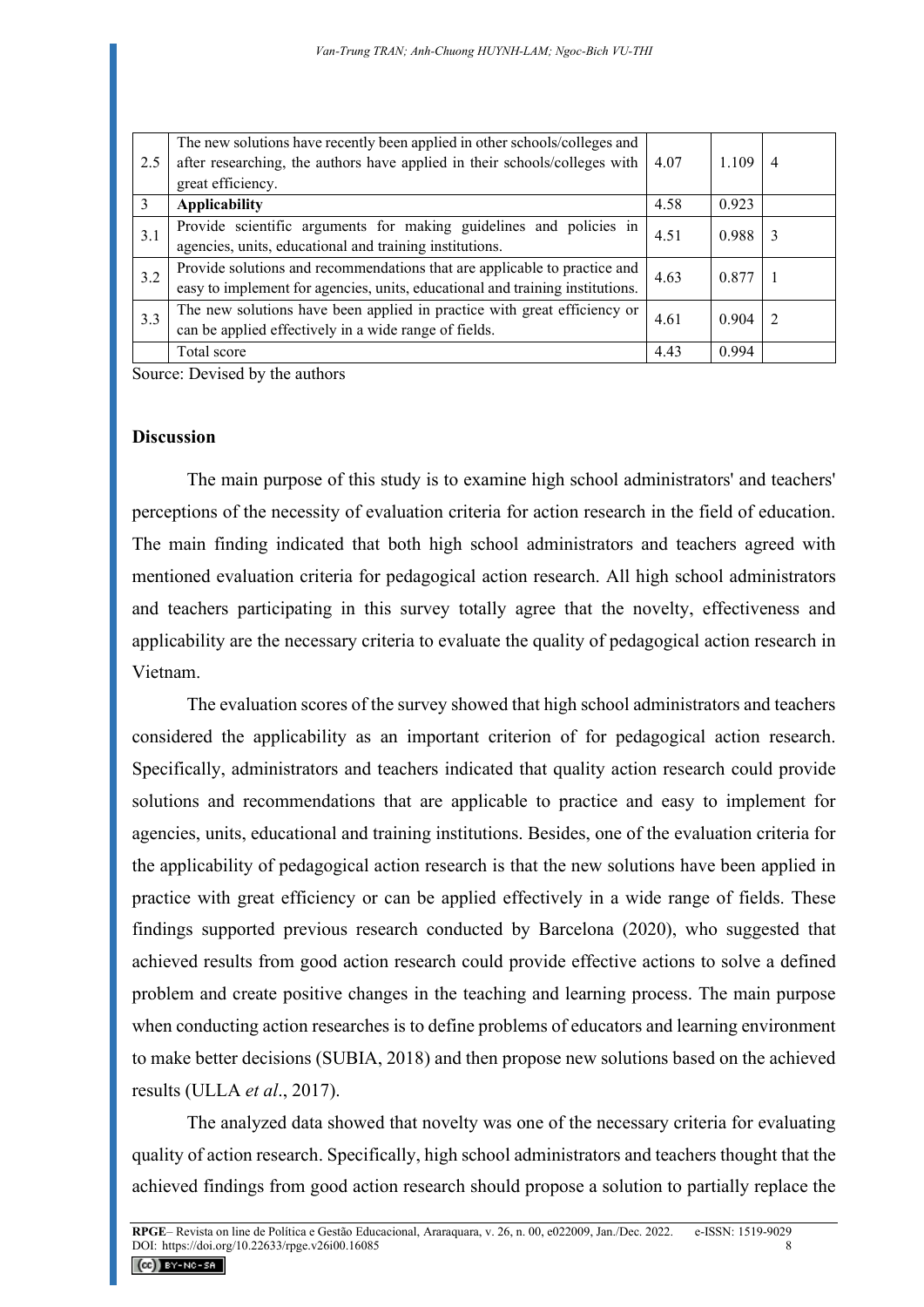existing solution, ensure that action research is based on a systematic process with accurate analysis and appropriate methodology. This result is directly in line with previous findings of Zuber-Skerrit and Fletcher (2007) who suggested that important and accurate analysis of the research problem, and applying appropriate methods when conducting action research to produce and contribute with knowledge to theory and practice were the quality criteria for evaluating action research. The accuracy have to be guaranteed when doing action research because action research is an iteration of cyclical processes, including data collection procedure about a challenging situation, reflecting and planning for further action to improve the current situation (STERN, 2013).

The achieved finding showed that high school administrators and teachers considered effectiveness as a necessary criterion for evaluating the quality of pedagogical action research. Specifically, the new alternative solutions achieved from action research must partially replace the existing solution and be applied in schools/colleges with great efficiency. The goals of educators and teachers when conducting action research methodically is not only to produce new knowledge, cultivate professional knowledge or improve professional practice but also to improve student learning outcomes by solving problems in academic settings such as offices, classrooms, laboratories where instruction and service occur (LARI *et al*., 2019).

The convenience sample is a significant drawback of our study because it cannot allow for generalization to the Vietnamese population. The current study's sample was collected among administrators and teachers from high schools in Binh Duong province in Vietnam.

### **Conclusion**

Action research is a cyclical process of systematic inquiry and study of educational problems to examine teachers' professional practice, dealing with educational issues including teaching strategies, school management, effective instruction, and educational assessment tools. Involving teachers in studying or doing research in their own classrooms could improve their high-quality teaching and professional learning to cultivate professional knowledge. The authors conducted this study to examine high school administrators' and teachers' perceptions of the necessity of evaluation criteria for pedagogical action research. The main finding of the recent study indicates that high school administrators and teachers participating in this survey totally agree that novelty, effectiveness and applicability are the necessary criteria to evaluate the quality of pedagogical action research in Vietnam. Evaluation criteria for pedagogical action research in Vietnam should be further studied from a variety of angles and aspects to improve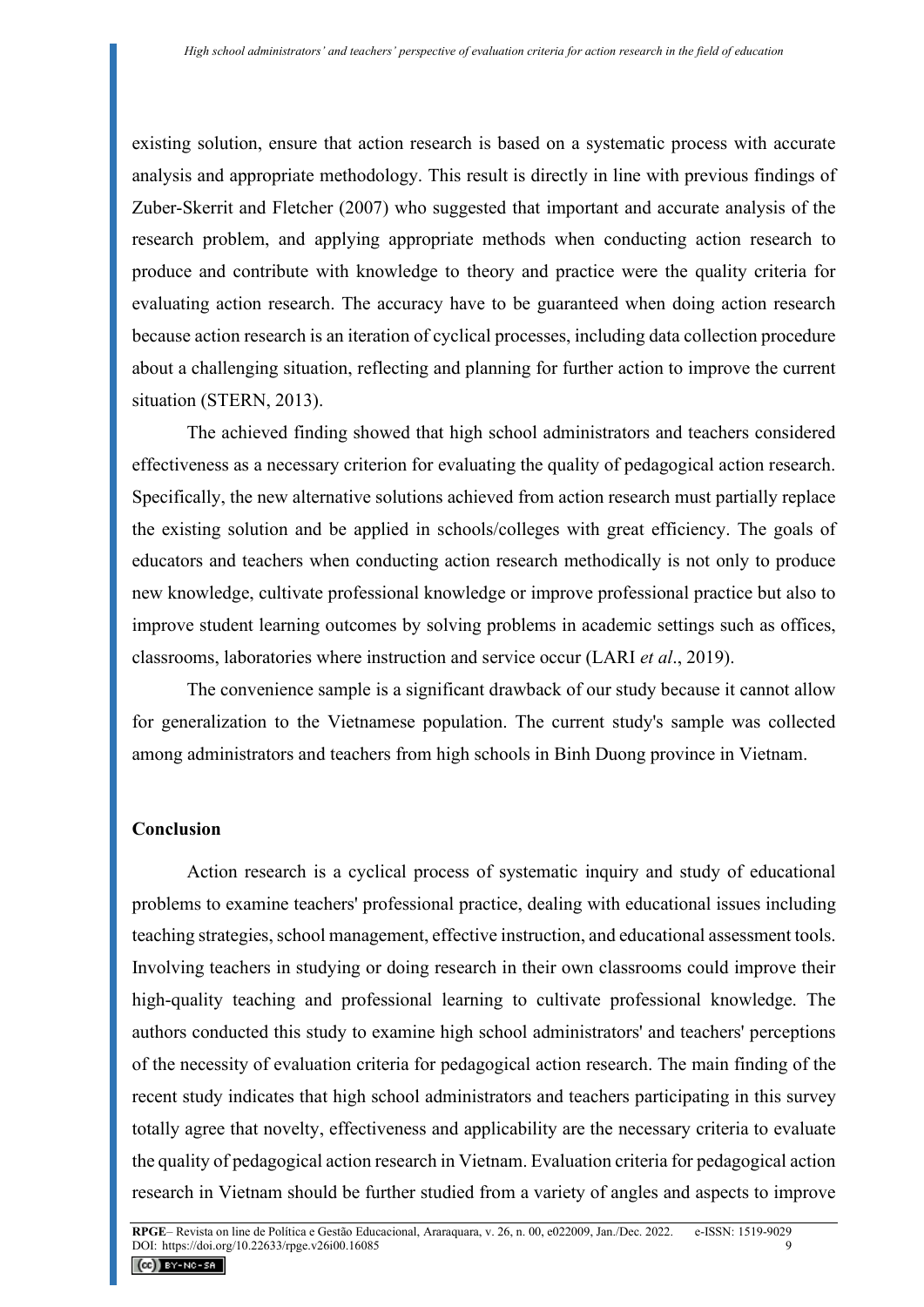the quality of action research in the field of education. Future research could aim to (i) examine and give supplementary criteria for evaluating pedagogical action research; and (ii) apply existing criteria to evaluate the quality of action research and then propose a new alternative solution.

**ACKNOWLEDGEMENT**: This research is funded by Thu Dau Mot University, Binh Duong Province, Vietnam, under grant number DA.21.1.002.

# **REFERENCES**

ABELARDO, L. J. *et al*. Challenges Encountered by the National High School Teachers in Doing Action Research. I**nternational Journal of English, Literature and Social Science,** v. 4, n. 4, p. 1046-1051, 2019.

ANH, V. T. K. Evaluating the implementation of action research course in an in-service teacher training program in Vietnam. J**ournal of Nusantara Studies (JONUS),** v. 2, n. 2, p. 88-97, 2017.

BARCELONA, A. B. An Analytic Hierarchy Process for Quality Action Researches in Education. **International Journal of Evaluation and Research in Education**, v. 9, n. 3, p. 517-523, 2020.

BOYER, E. L. *et al*. **Scholarship reconsidered:** Priorities of the professoriate. John Wiley & Sons, 2015.

CASANOVA, U. Research and Practice: We Can Integrate Them. **NEA Today**, v. 7, n. 6, p. 44-49, 1989.

CHEVALIER, J. M.; BUCKLES, D. J. **Participatory action research:** Theory and methods for engaged inquiry. Routledge. 2019.

DARLING-HAMMOND, L. The right to learn and the advancement of teaching: Research, policy, and practice for democratic education. **Educational researcher**, v. 25, n. 6, p. 5-17, 1996.

FAZIO, X.; MELVILLE, W. Science teacher development through collaborative action research. **Teacher Development,** v. 12, n. 3, p. 193-209, 2008.

FELDMAN, A. Validity and quality in action research. **Educational Action Research**, v. 15, n. 1, p. 21-32, 2007.

GOODNOUGH, K. Teacher development through action research: A case study of an elementary teacher. A**ction in Teacher Education**, v. 23, n. 1, p. 37-46, 2001.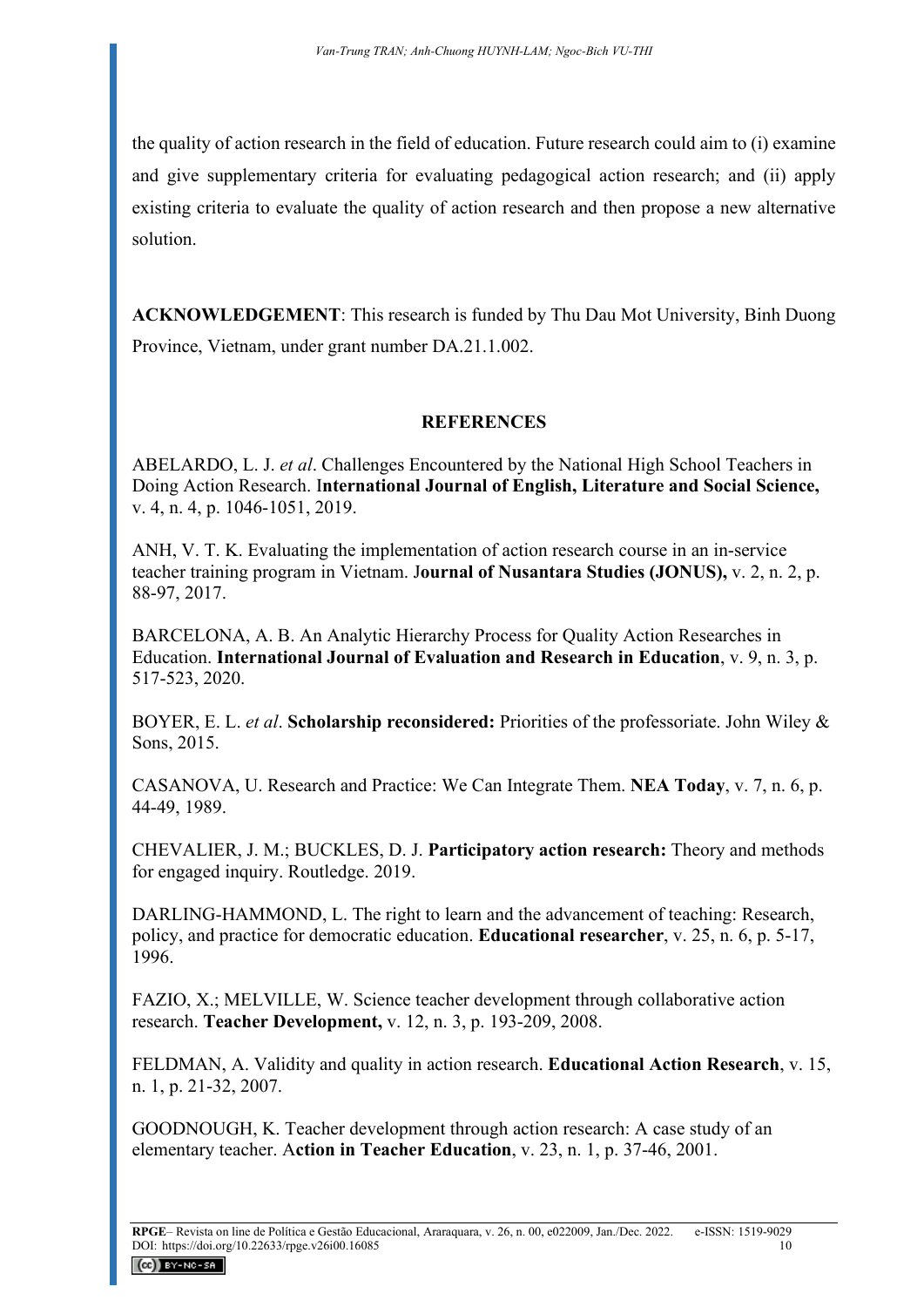HALIM, L.; MEERAH, T. S. M.; BUANG, N. A. Developing pre-service science teachers' pedagogical content knowledge through action research. **Procedia-Social and Behavioral Sciences**, v. 9, p. 507-511, 2010.

JOHNSON, A. P. **A short guide to action research**. Boston, MA: Allyn and Bacon. 2008.

LARI, P. *et al*. Action research. **Technology and Engineering Teacher**, v. 79, n. 2, p. 23-27, 2019.

LEWIN, K. Action research and minority problems. **Journal of social issues**, v. 2, n. 4, p. 34- 46, 1946.

LIEBERMAN, A. Practices that support teacher development: Transforming conceptions of professional learning. **Innovating and evaluating science education**, v. 95, n. 64, p. 67-78, 1995.

LOMAX, P.; EVANS, M. **Working in partnership to implement teacher research**. Routledge, 2002.

MCINTOSH, P. **Action research and reflective practice**: Creative and visual methods to facilitate reflection and learning, Routledge. 2010.

MERTLER, C. A. **Action research:** Improving schools and empowering educators. Sage Publications. 2019.

MEYER, J. Evaluating action research. **Age and ageing**, v. 29(suppl\_2), p. 8-10. 2000.

OBERG, A.; MCCUTCHEON, G. Teachers' experience doing action research. **Peabody Journal of Education**, v. 64, n. 2, p. 116-127, 1987.

ROCK, T. Professional development through teacher action research: Is there continued impact on teaching practices. *In*: ANNUAL MEETING OF THE EASTERN EDUCATIONAL RESEARCH ASSOCIATION, 1997, Tampa. **Proceedings** […]. Tampa, FL, 1997.

ROSAEN, C.; SCHRAM, P. Professional development for beginning teachers through practical inquiry. **Educational Action Research**, v. 5, n. 2, p. 255-281, 1997.

ROWELL, L. L. *et al*. Action researchers' perspectives about the distinguishing characteristics of action research: a Delphi and learning circles mixed-methods study. **Educational Action Research**, v. 23, n. 2, p. 243-270, 2015.

SHALAWAY, L. Tap into Teacher Research. **Instructor**, v. 100, n. 1, p. 34-38, 1990.

STERN, T. What is good Action Research? Reflections about quality criteria. *In*: A**ction Research, Innovation and Change**. Routledge, 2013. p. 218-236.

SUBIA, G. S. Think Like My Teacher (TLMT): A New Method in Assessing Millennial Learners. **International Journal of Arts, Humanities and Social Sciences**, v. 3, n. 1, p. 57- 61, 2018.